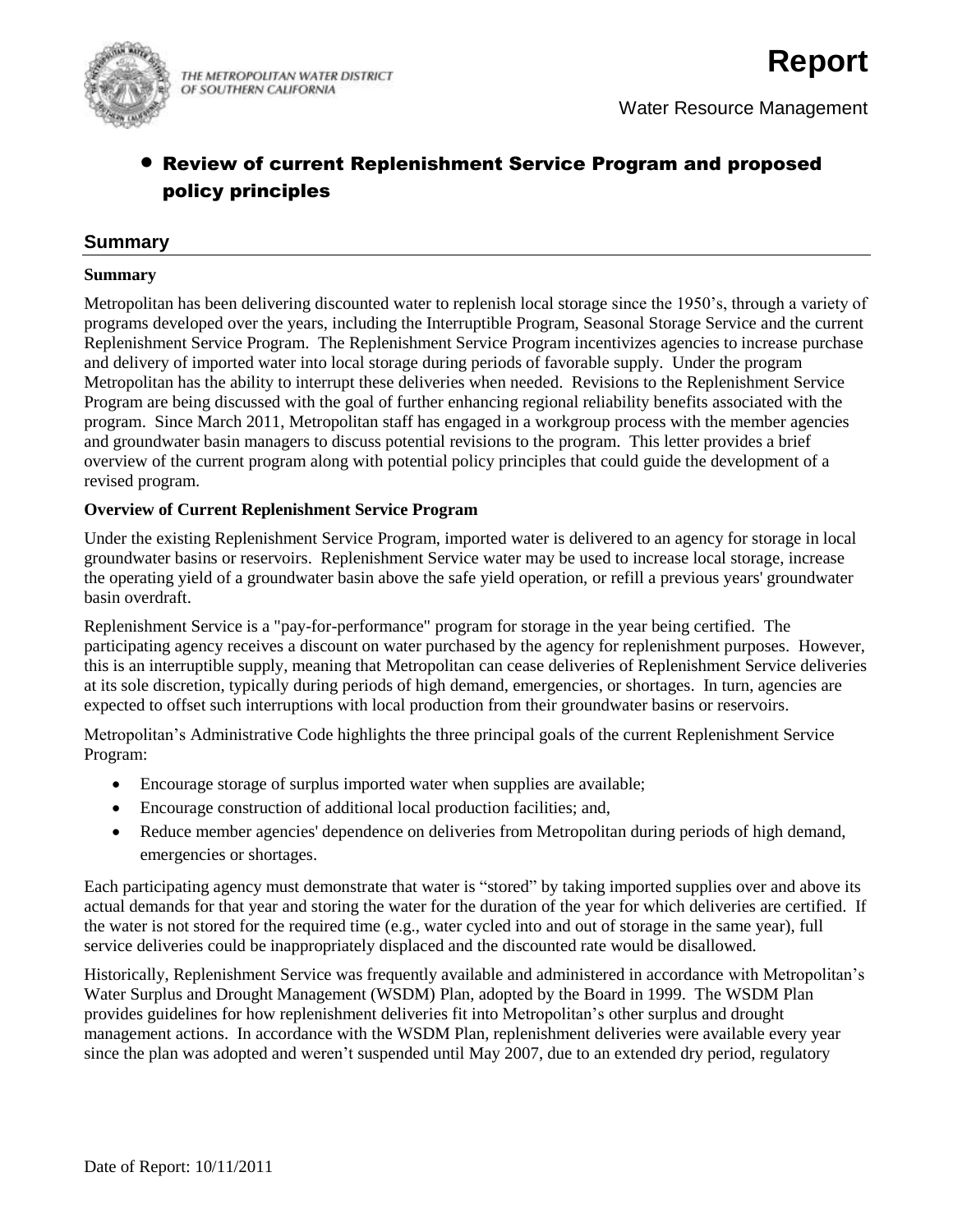# Board Report (Review of current Replenishment Service Program and proposed policy principles)

restrictions on exports from the Delta, and depletion of Metropolitan's regional storage in accordance with the WSDM Plan, as shown in the figure below.



## **Other Groundwater Programs**

As replenishment deliveries have been made over the past several decades, other Metropolitan groundwater programs were developed to respond to the increasing need for additional dry year supplies and operational flexibility. The groundwater conjunctive use program and Supplemental Storage Program were developed as early as the 1990's and implemented as contractual agreements between Metropolitan and participating member agencies. These agreements allow Metropolitan to store available imported water in groundwater basins and to withdraw that stored water in dry years at its call. These contractual storage programs provided assured dry year supplies for the region. In addition, cyclic storage agreements were developed beginning in the 1970's to increase Metropolitan's operational flexibility by providing Metropolitan with the ability to deliver water for replenishment when it is available in wet periods and the ability to curtail the delivery of replenishment water when supplies are restricted.

## **Revisions to the Program**

At its May 2011 meeting, the Board provided direction to the General Manager to exercise his discretion to make about 225,000 acre-feet of deliveries available under the existing Replenishment Service Program. Additionally, the Board requested that staff develop options and a recommendation to revise the Replenishment Service Program in a manner that enhances regional reliability, complements the other groundwater programs, and improves operational flexibility to manage changes in hydrology, contracts and regulatory requirements.

Several factors should be considered in the development of these options, including:

- The potential for the program to provide regional benefits in dry years
- The frequency and magnitude of surplus conditions in the future
- The increased size and diversification of Metropolitan's regional storage portfolio